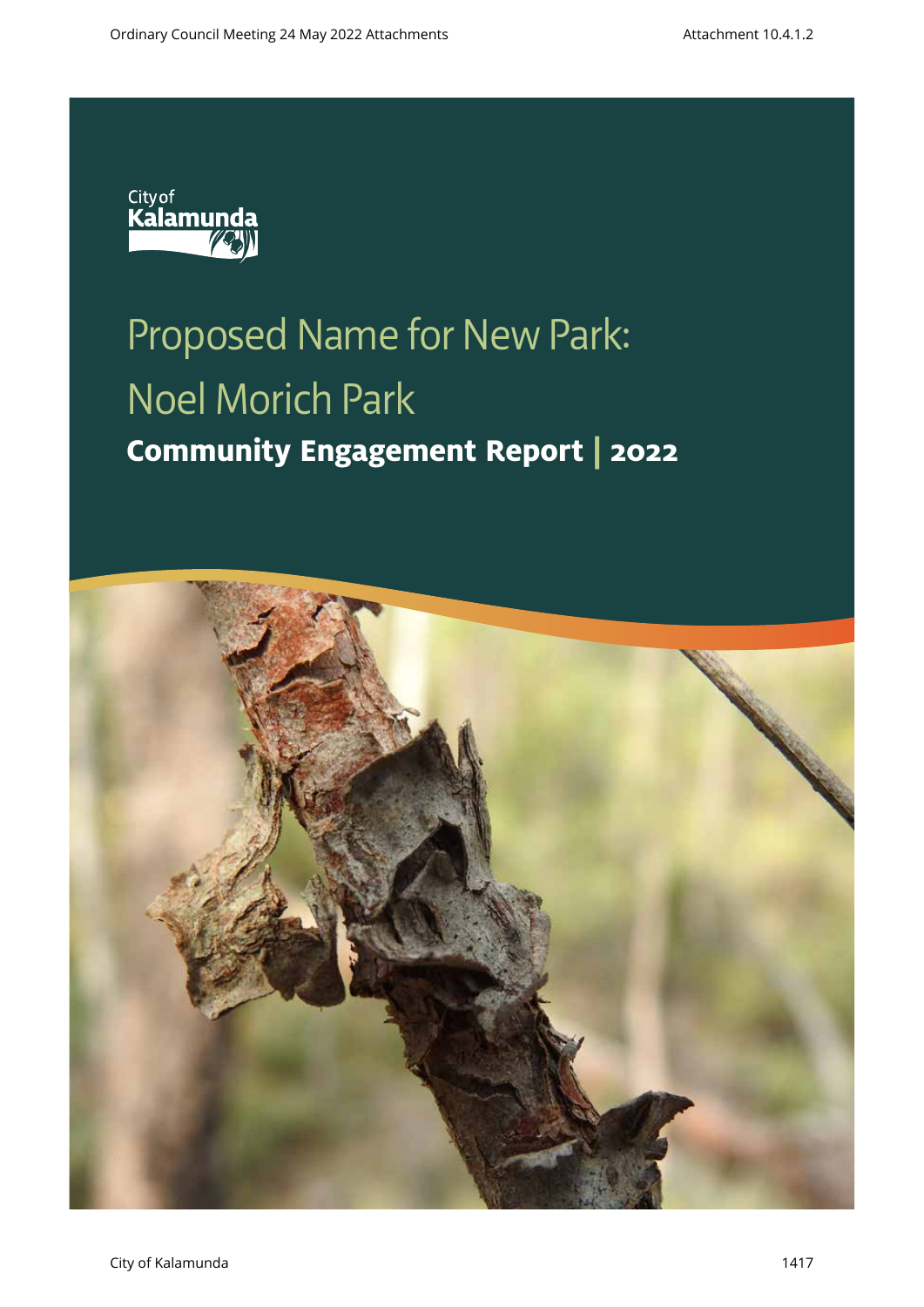

# **Contents**

### Acknowledgment of Country

The City of Kalamunda is Noongar country.

The City acknowledges the Whadjuk Noongar people as the traditional custodians of the area. The region is a significant meeting place to the Whadjuk Noongar and surrounding Aboriginal Nations who have gathered here for thousands of years.

The City of Kalamunda acknowledges and respects the Aboriginal and Torres Strait Islander people, their continuing culture and the contribution they make to the life of this city and this region.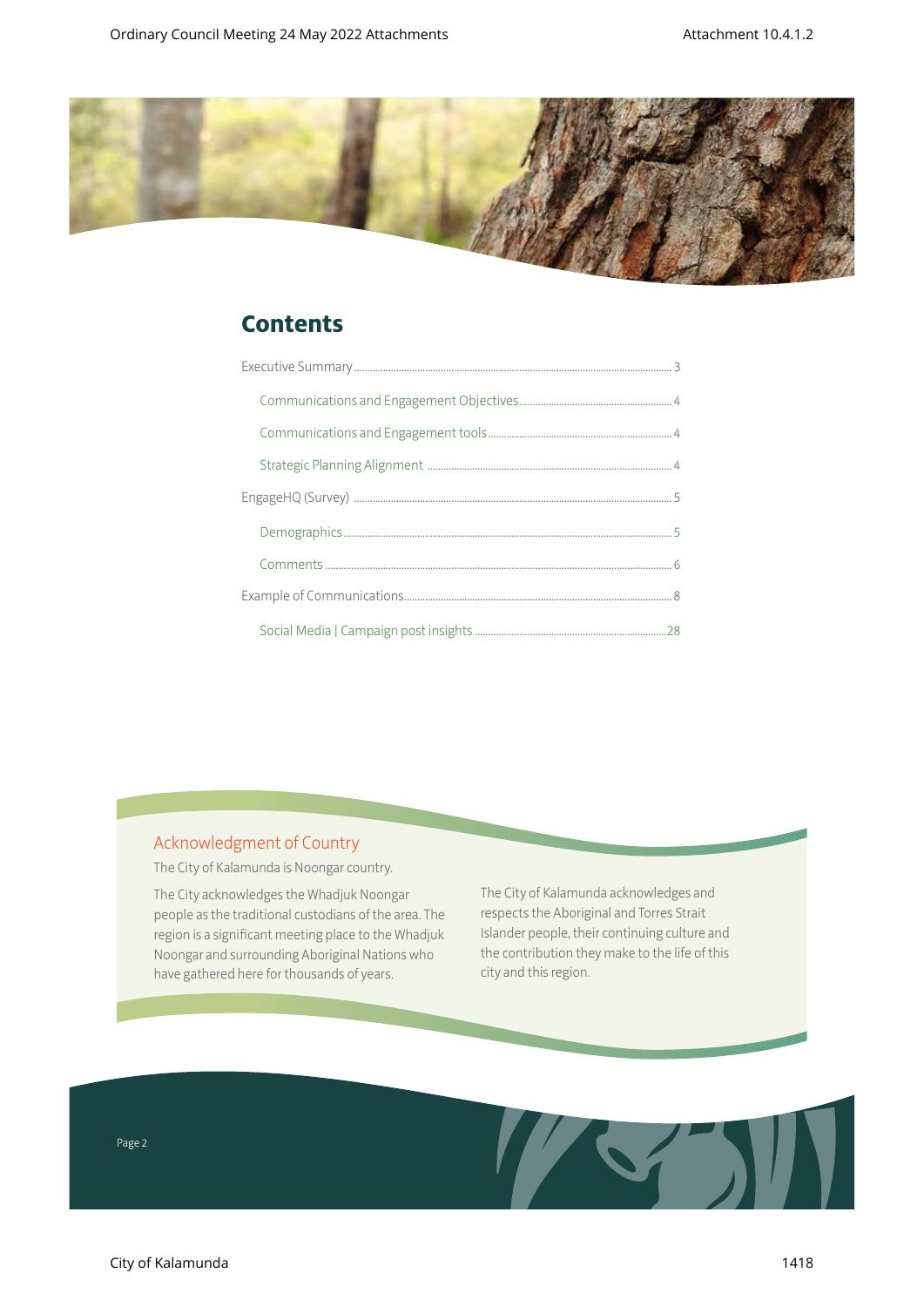

# **Executive Summary**

The purpose of this community engagement was to give notice and invite community feedback on the proposal to name the park bordered by Koda Mews and Crimson Boulevard in Forrestfield, Noel Morich Park. The request to rename the park was made by Noel's family, and considered under the City's recently adopted policy on the naming of Parks, Reserves, Streets and Infrastructure.

#### **Background**

Mr Bernard (Noel) Morich was born 30 January 1944 and moved to Forrestfield in 1979, dedicating close to 40 years to the district teaching culture and history and making a significant contribution to the region.

Noel was employed at the Education Department, where he worked as the sole Aboriginal Liaison Officer in the Perth Metropolitan Area, including schools in the district. In this work, he played a vital role in teaching culture and supporting Aboriginal Students attending schools throughout Perth.

In his later years, he was involved in many Welcome to Country's, Heritage works, and was part of the Whadjuk Working Party from the early 2000s. This group undertook significant work with the CIty as part of development undertaken at the Hartfield Park Maamba site.

The family has requested that the site bordered by Koda Mews and Crimson Boulevard in Forrestfield now be renamed Noel Morich Reserve.

The Reserve (53723) is unofficially unnamed with Landgate, having been newly created as part of the Hales Estate. it is currently referred to, based on the road it is on, as 'Koda Mews reserve' however, this is not an official name.

#### **Community Engagement**

Targeted consultation ran from 7 March 2022 to 1 April 2022

Community Consultation for the project was delivered via a *Communications and Engagement Plan* prepared in line with IAP2 best practice principles.

The Plan progressed to IAP2 spectrum level 'involve' to work directly with the public throughout the process to ensure that public concerns and aspirations are consistently understood and considered.

#### **Key Engagement findings:**

The Survey received 25 responses, and no formal written submissions.

The overarching sentiment was in favour of the proposed name change. Twenty four (24) submissions were in favour of the proposal, one(1) submission stated they were unsure.

#### Positives:

- » Noel was a trailblazer for Aboriginal Affairs and the role he played will be important for generations to come.
- » His contributions were great, and this effect went largely unnoticed at the time.
- » He had a lasting impact on the community, and deserves the honour.

#### Challenges:

» There were no challenges mentioned.

The Company

Communications included an EngageHQ page; letters to stakeholders (x256); a community survey; a newspaper advertisement (Echo Newspapers: 11 March 2022); and a *Have Your Say* social media campaign which achieved over 4,622 Post Impressions.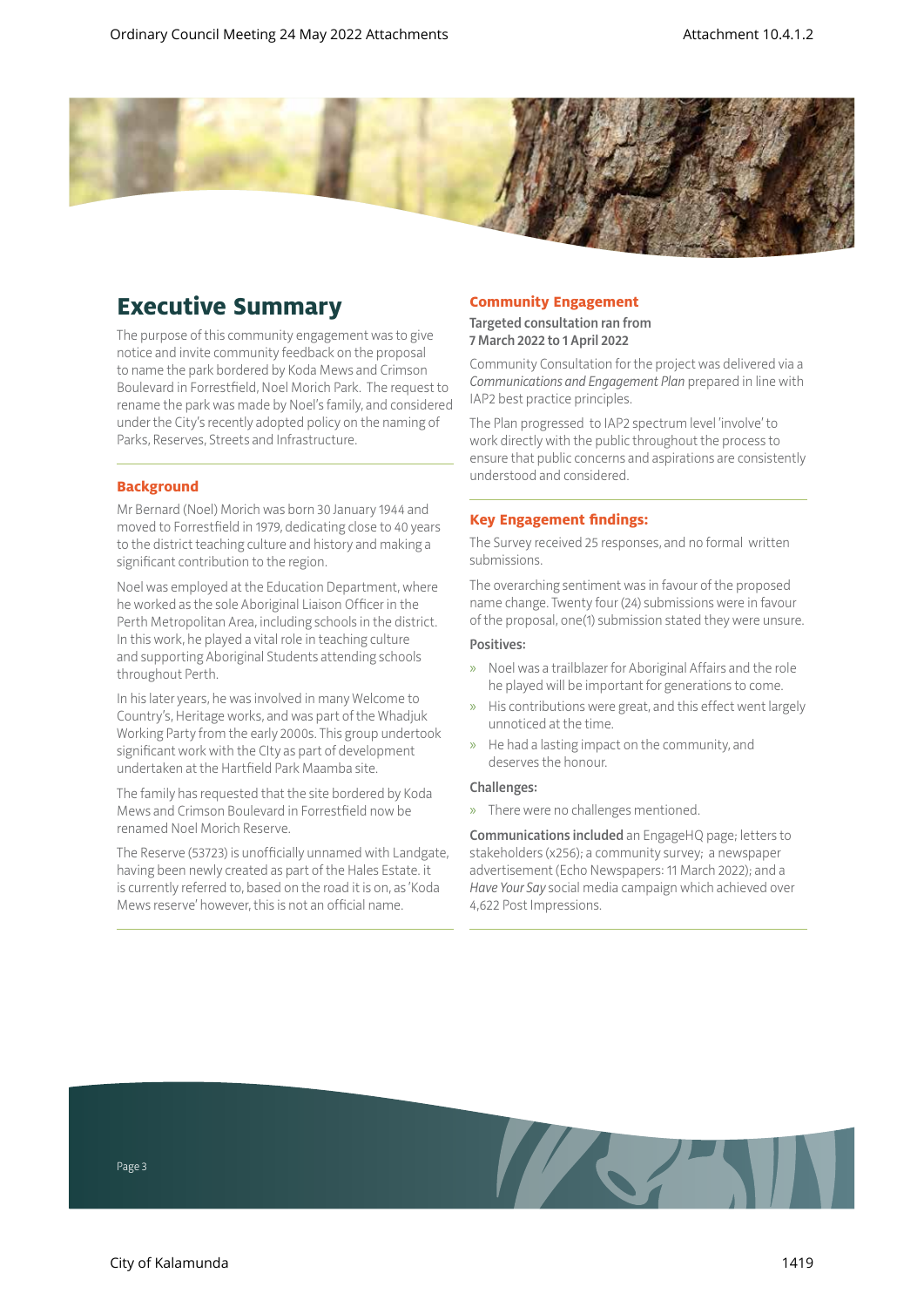## Communications and Engagement Objectives

- » Increase stakeholder understanding and awareness about the process of naming parks and reserves, and the proposed name for this new park.
- » Seek and receive meaningful feedback from the community to identify and understand any possible concerns over the naming of the new park.
- » Promote a positive consultation experience among stakeholders with the City in obtaining equitable levels of feedback from community and relevant residents.
- » Inform and update community on consultation outcomes.

### Communications and Engagement tools

The City engaged with key stakeholders and the broader community via:

| <b>Engagement Tools</b>                   | <b>Objectives</b>                                                                                                                                                                           |
|-------------------------------------------|---------------------------------------------------------------------------------------------------------------------------------------------------------------------------------------------|
| Website: Linking to<br>contributing nodes | Accessible, translatable, transparent. Single point reference.<br>Links to Engagement Portal and Social Media.                                                                              |
| <b>Printed Survey</b>                     | Print is tangible, tactile, is viewed as trustworthy and reaches stakeholders who are not<br>online. The survey was distributed across all the City's buildings. eg. Libraries, Rec Centre. |
| Social Media                              | Weekly targeted posts can reach stakeholders 24/7: Facebook. Shared posts on all affiliate<br>pages.                                                                                        |
| <b>Engagement Portal</b>                  | Online Survey, additional reading                                                                                                                                                           |
| Mail out                                  | Directly targeting stakeholders                                                                                                                                                             |
| Newspaper Advert                          | Reach broader community who do not have online access                                                                                                                                       |
| Community<br>Noticeboard                  | Reach broader community who do not have online access                                                                                                                                       |

### Strategic Planning Alignment

*Kalamunda Advancing Strategic Community Plan to 2031*

#### Priority 1: Kalamunda Cares and Interacts

Objective 1.1 - To be a community that advocates, facilitates and provides quality lifestyle choices.

» Strategy 1.1.2 - Empower, support and engage all of the community.

Objective 1.3 - To support the active participation of local communities.

» Strategy 1.3.1 - Support local communities to connect, grow and shape the future of Kalamunda.

#### Priority 4: Kalamunda Leads

Objective 4.1 - To provide leadership through transparent governance.

» Strategy 4.1.1 - Provide good governance.

#### Priority 4: Kalamunda Leads

**Objective 4.2** - To proactively engage and partner for the benefit of community.

» Strategy 4.2.1 - Actively engage with the community in innovative ways.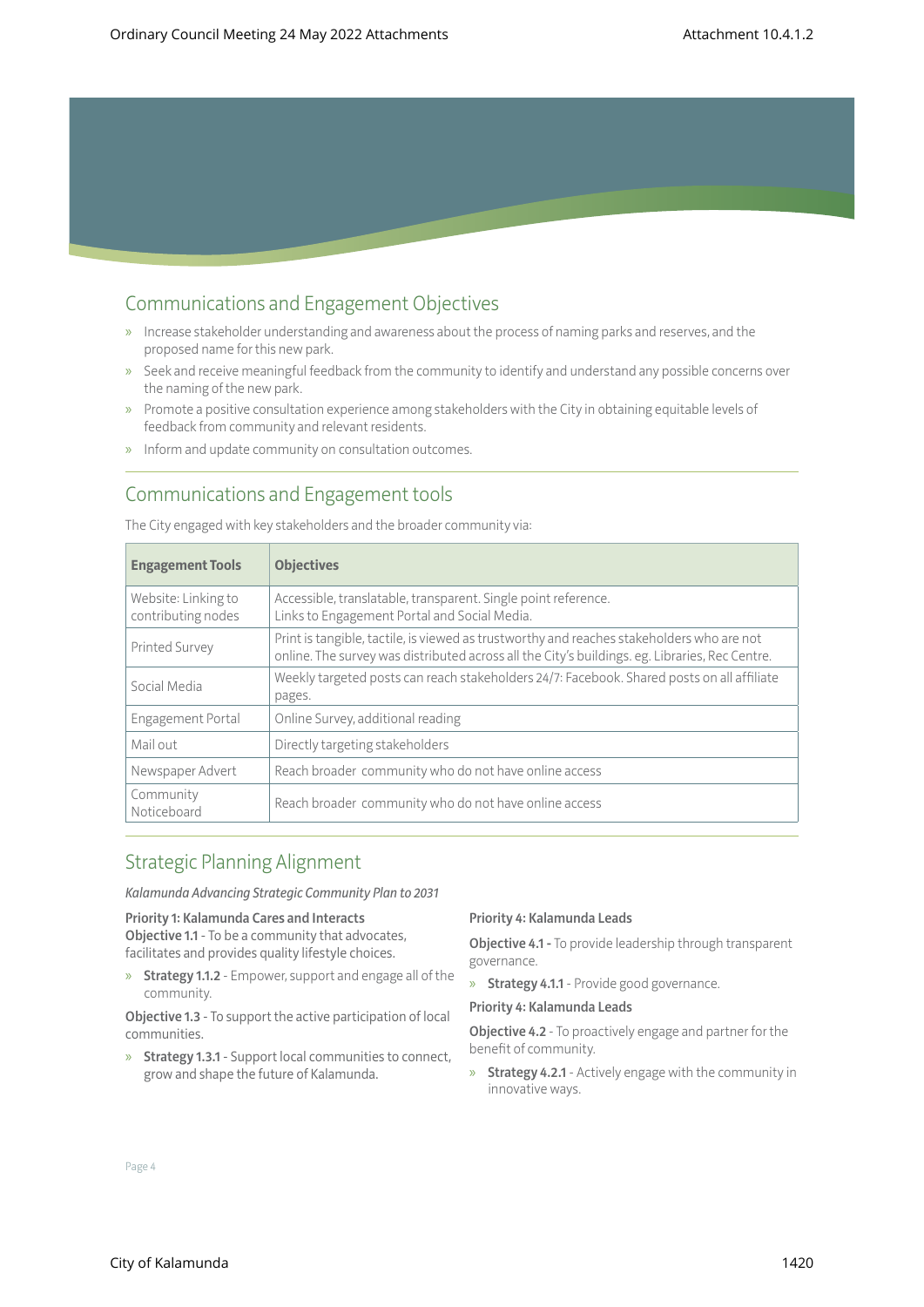# **EngageHQ (Survey)**

Demographics



N: 1 respondent skipped this question.



# **The Survey received 25 responses**

**No written submissions were received.**

The survey was a mixture of rating style questions and open comment questions.

#### **Engage Traffic**

- **97** Total visits
- **28** Maximum visits per day
- **31** Informed Visitors

*An informed visitor has taken the 'next step' from being aware and clicked to access more information.*

**67** Aware Visitors

*Aware visitors will have visited at least one page.*

10 participants downloaded a copy of the advertising documents.

#### **Profile**

- **47.8%** Local residents
- **8.7%** Local community groups
- **39.1%** Visitor to the area
- **4.3%** Local business



N: 2 respondents skipped this question.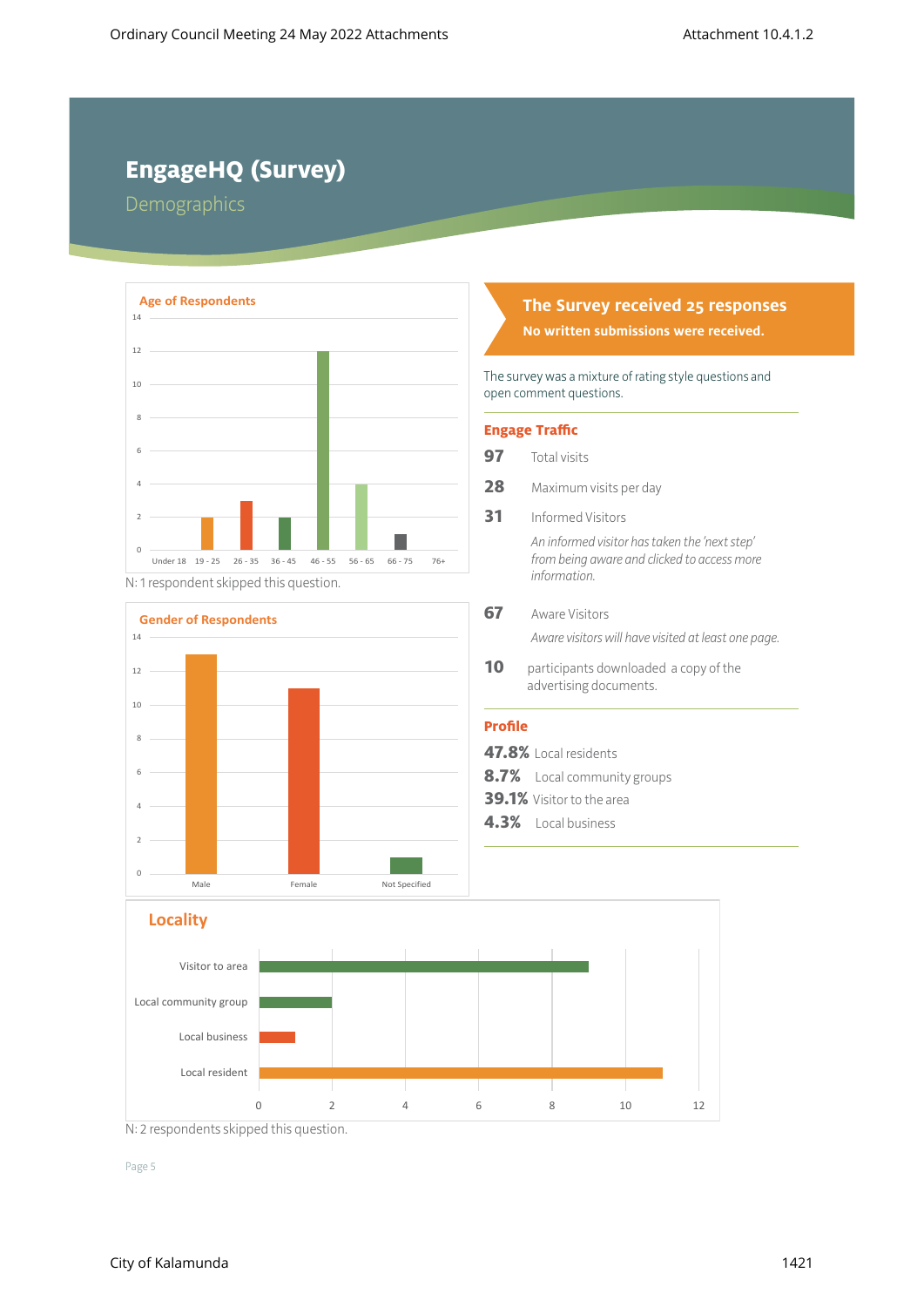# Survey Responses



### **Why?**

| Respondent     | Comments*                                                                                                                                                                                                                                                                                                                                                                                                                         |
|----------------|-----------------------------------------------------------------------------------------------------------------------------------------------------------------------------------------------------------------------------------------------------------------------------------------------------------------------------------------------------------------------------------------------------------------------------------|
|                | *Note: Text has been included without edits as provided. Where no response has been provided the entry has been deleted.<br>4 respondents chose to skip this question.                                                                                                                                                                                                                                                            |
| 1              | For his family and culture understanding                                                                                                                                                                                                                                                                                                                                                                                          |
| 2              | Because Noel was a well known and respected person in the area. It is important that we honour local<br>Aboriginal people.                                                                                                                                                                                                                                                                                                        |
| 3              | He is a well respected aboriginal elder                                                                                                                                                                                                                                                                                                                                                                                           |
| 4              | I support the naming due to his controbution to Aboriginal education and the general public through his<br>involvement in community events in the Coty of Kalamunda                                                                                                                                                                                                                                                               |
| 5              | Noel Morich (snr) has been a trailblazer for Aboriginal Affairs in Western Australia in the Perth Metropolitan<br>region. He's appreciation of the stories and cultural knowledge of the Whadjuk Noongar people played a<br>pivotal role in the successful determination of the South West Native Title settlement. The Aboriginal cultural<br>information that Noel recorded will play an important role in generations to come. |
| 6              | Noel is a very significant Noongar man                                                                                                                                                                                                                                                                                                                                                                                            |
| $\overline{7}$ | To Celebrate Noel's legacy and recognise his contribution in the community                                                                                                                                                                                                                                                                                                                                                        |
| 8              | Because it's got an old Noongar traditional name                                                                                                                                                                                                                                                                                                                                                                                  |
| 9              | For his ongoing support for and contributions to the indigenous community.                                                                                                                                                                                                                                                                                                                                                        |
| 10             | Noongar Elder that committed significantly to the Noogar and local community                                                                                                                                                                                                                                                                                                                                                      |
| 11             | Noel Morich contributed greatly to the education of Indigenous Australians in Western Australia throughout<br>his life. His effort largely going unnoticed due to institutionalised racism and disagreements within the<br>Indigenous communities he was working with at the time. I will go ahead and put together some of his<br>accomplishments to support this in the next few days and submit for review.                    |
| 12             | To Acknowledge the years of his work                                                                                                                                                                                                                                                                                                                                                                                              |
| 13             | Noel Morich was an advocate worker for the Aboriginal people in worker in many government department<br>and Aboriginal business e.g. Aboriginal Radio helping setting up this organisation and was a tireless worker<br>for all people in general.                                                                                                                                                                                |
| 14             | A very Proud Noongar man                                                                                                                                                                                                                                                                                                                                                                                                          |
| 15             | Noel was an Elder of the Whadjuck people and he loved to tell stories about the ancestors namely Munday                                                                                                                                                                                                                                                                                                                           |
| 16             | Due to his honesty, commitment and dedication to his mob                                                                                                                                                                                                                                                                                                                                                                          |
| 17             | Noel was a well know Elder and role model to Aboriginal people in the Region and provided community<br>engagement to the Town and shire of Kalamunda and surrounding areas.                                                                                                                                                                                                                                                       |
| 18             | Well respected Nyoongar                                                                                                                                                                                                                                                                                                                                                                                                           |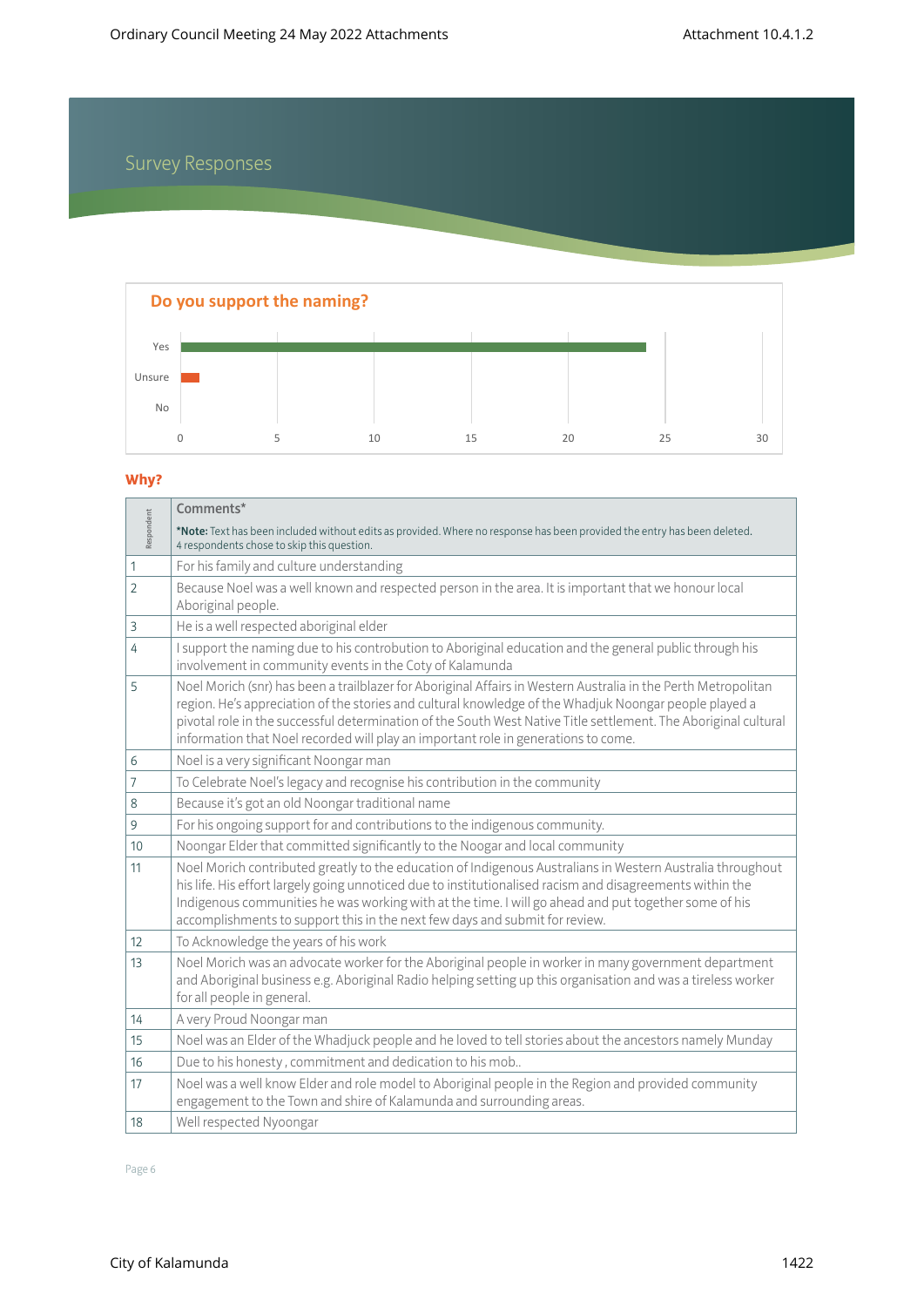### **Why?**

| Respondent | Comments*                                                                                                                                                                                                                                        |
|------------|--------------------------------------------------------------------------------------------------------------------------------------------------------------------------------------------------------------------------------------------------|
|            | *Note: Text has been included without edits as provided. Where no response has been provided the entry has been deleted.<br>4 respondents chose to skip this question.                                                                           |
| 19         | As a grandchild of Noel morich pop was a pop to all the kids in the forrestfield neighbourhood and a friend<br>to all, with never-ending stories told and shared his experiences and culture with all. He was a well loved role<br>model to all. |
| 20         | What is the name of the park?                                                                                                                                                                                                                    |
| 21         | Having read the supporting documents it is clear Mr Morich has had a positive and long lasting impact on our<br>local community and deserves this honour.                                                                                        |

#### **Any other information**

| Respondent     | Comments*                                                                                                                                                                        |  |
|----------------|----------------------------------------------------------------------------------------------------------------------------------------------------------------------------------|--|
|                | *Note: Text has been included without edits as provided. Where no response has been provided the entry has been deleted.<br>14 respondents chose to skip this question.          |  |
|                | Nil                                                                                                                                                                              |  |
| $\overline{2}$ | Another legendary Aboriginal / Noongar elder and leader recognised for their contribution to the community<br>can only assist in the Reconciliation between all Australians      |  |
| 3              | Noongar Boodja Noongar Wongi Noongar land Noongar language                                                                                                                       |  |
| 4              | Grandson of Noel Morich<br>my name is                                                                                                                                            |  |
| 5              | Reconciling with Aboriginal communities                                                                                                                                          |  |
| 6              | Was interested in assisting anyone.                                                                                                                                              |  |
| 7              | He loved taking us for bushwalks to Lesmurdie Falls and Kalamunda                                                                                                                |  |
| 8              | Knowledge of his country with both flaura and forna                                                                                                                              |  |
| 9              | Noel had lived all of his adult life in the region and always shared his knowledge and history of Kalamunda and<br>surrounding areas both Aboriginal and Non Aboriginal history. |  |
| 10             | We more of this in Our own country, that recognizes the real custodians of this country.                                                                                         |  |
| 11             | His passion for his culture and love and his story will be passed on to generations to come                                                                                      |  |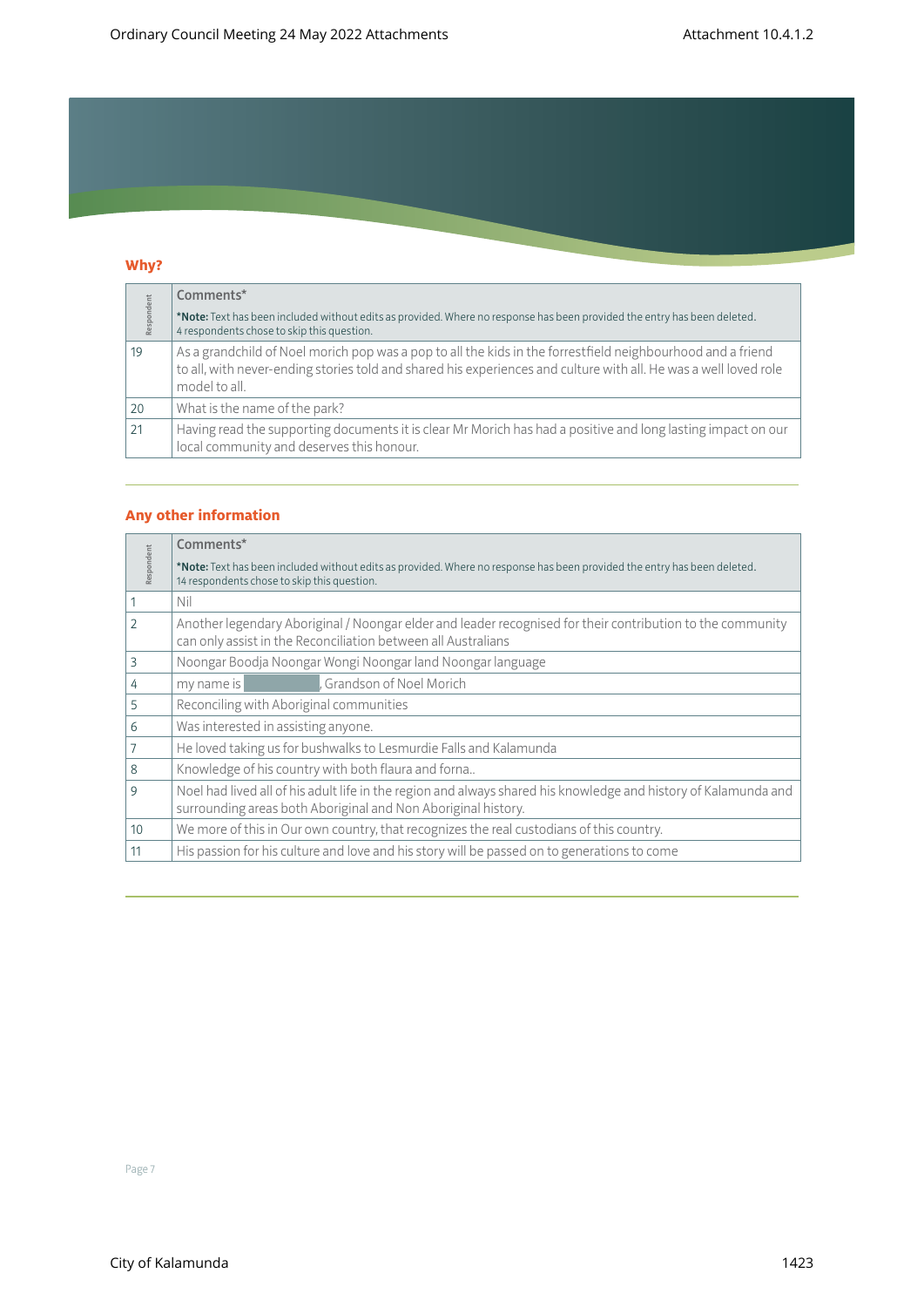# **Example of Communications**

### Communications included:

- » Websites: Linking to contributing nodes
	- » [https://engage.kalamunda.wa.gov.au/noel](https://engage.kalamunda.wa.gov.au/noel-morich-park)[morich-park](https://engage.kalamunda.wa.gov.au/noel-morich-park)
- » Weekly 'Have Your Say' posts on social media.
- » Newspaper advertisement 11 March 2022 (See right)
- » Letters to Stakeholders, including community members
- » Shared posts on affiliate sites
- » Poster / Flyer in all City's facilities.
- » Community Noticeboards where possible.





**kalamunda.wa.gov.au**